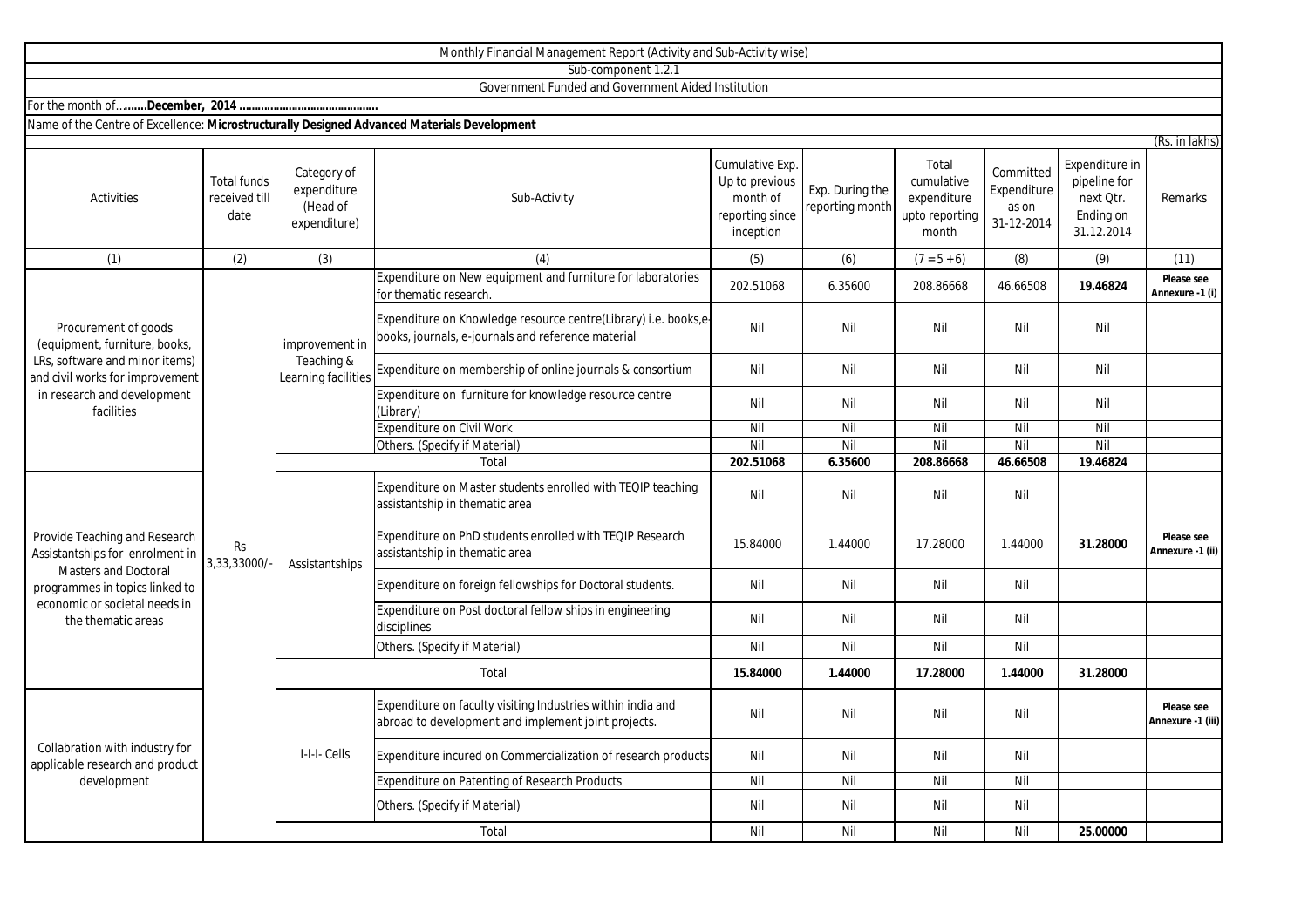| Activities                                                                                                                                                 | <b>Total funds</b><br>received till<br>date | Category of<br>expenditure<br>(Head of<br>expenditure) | Sub-Activity                                                                                                                                   | Cumulative Exp.<br>Up to previous<br>month of<br>reporting since<br>inception | Exp. During the<br>reporting month | Total<br>cumulative<br>expenditure<br>upto reporting<br>month | Committed<br>Expenditure<br>as on<br>31-12-2014 | Expenditure in<br>pipeline for<br>next Qtr.<br>Ending on<br>31.12.2014 | Remarks                        |
|------------------------------------------------------------------------------------------------------------------------------------------------------------|---------------------------------------------|--------------------------------------------------------|------------------------------------------------------------------------------------------------------------------------------------------------|-------------------------------------------------------------------------------|------------------------------------|---------------------------------------------------------------|-------------------------------------------------|------------------------------------------------------------------------|--------------------------------|
| National / International<br>collabration for Research and<br>Development activities with<br>Academic Institutions and<br>$\mathsf{R}$<br>& D organisations |                                             | R&D                                                    | Expenditure on Securing sponsored projects and Consultancy<br>assignments                                                                      | Nil                                                                           | Nil                                | Nil                                                           | Nil                                             |                                                                        |                                |
|                                                                                                                                                            |                                             |                                                        | Expenditure on Publication of research papers in peer reviewed<br>iournals                                                                     | Nil                                                                           | Nil                                | Nil                                                           | Nil                                             |                                                                        |                                |
|                                                                                                                                                            |                                             |                                                        | Expenditure incured on Commercialization of research products                                                                                  | Nil                                                                           | Nil                                | Nil                                                           | Nil                                             |                                                                        |                                |
|                                                                                                                                                            |                                             |                                                        | Expenditure on Patenting of Research Products                                                                                                  | Nil                                                                           | Nil                                | Nil                                                           | Nil                                             |                                                                        |                                |
|                                                                                                                                                            |                                             |                                                        | Expenditure on amount paid to Consultant for participation in<br>Research & Development and for delivering expert lectures                     | Nil                                                                           | Nil                                | Nil                                                           | Nil                                             |                                                                        | Please see<br>Annexure -1 (iv) |
|                                                                                                                                                            |                                             |                                                        | Expenditure on faculty visiting Industries within india and<br>abroad to development and implement joint projects.                             | Nil                                                                           | Nil                                | Nil                                                           | Nil                                             |                                                                        |                                |
|                                                                                                                                                            |                                             |                                                        | Expenditure on characterization of sample of R & D projects                                                                                    | Nil                                                                           | Nil                                | Nil                                                           | Nil                                             |                                                                        |                                |
|                                                                                                                                                            |                                             |                                                        | Expenditure on Presentation of paper in International Seminar,<br>Conference etc. by Doctoral students                                         | 6.23847                                                                       | 4.40588                            | 10.64435                                                      | Nil                                             |                                                                        |                                |
|                                                                                                                                                            |                                             |                                                        | Others. (Specify if Material)                                                                                                                  | Nil                                                                           | Nil                                | Nil                                                           | Nil                                             |                                                                        |                                |
|                                                                                                                                                            |                                             |                                                        | Total                                                                                                                                          |                                                                               | 4.40588                            | 10.64435                                                      | <b>Nil</b>                                      | 39.35565                                                               |                                |
| Enhancing research competence<br>of faculty and knowledge sharing<br>in thematic areas, both within<br>India and abroad                                    |                                             | <b>FSD</b>                                             | Expenditure on faculty training for enhancement of Research<br>competence in thematic areas                                                    | 3.58528                                                                       | $\mathbf 0$                        | 3.58528                                                       | Nil                                             |                                                                        | Please see<br>Annexure -1 (v)  |
|                                                                                                                                                            |                                             |                                                        | Expenditure incurred on Participation by faculty in seminars,<br>conferences, workshops and Continuing Education Programes<br>(CEPs) etc.      | Nil                                                                           | Nil                                | Nil                                                           | Nil                                             |                                                                        |                                |
|                                                                                                                                                            |                                             |                                                        | Expenditure on Organizing thematic area training programmes,<br>workshops, seminars, conferences and Continuing Education<br>Programmes (CEPs) | Nil                                                                           | Nil                                | Nil                                                           | Nil                                             |                                                                        |                                |
|                                                                                                                                                            |                                             |                                                        | Expenditure on staff development                                                                                                               | Nil                                                                           | Nil                                | Nil                                                           | Nil                                             |                                                                        |                                |
|                                                                                                                                                            |                                             |                                                        | Expenditure on seed grant to researchers to venture into new<br>directions within the specified theme.                                         | Nil                                                                           | Nil                                | Nil                                                           | Nil                                             |                                                                        |                                |
|                                                                                                                                                            |                                             |                                                        | Others. (Specify if Material)                                                                                                                  | Nil                                                                           | Nil                                | Nil                                                           | Nil                                             |                                                                        |                                |
|                                                                                                                                                            |                                             |                                                        | Total                                                                                                                                          | 3.58528                                                                       | $\mathbf{0}$                       | 3.58528                                                       | <b>Nil</b>                                      | 46.41472                                                               |                                |
| Incremental operating cost                                                                                                                                 |                                             | <b>IOC</b>                                             |                                                                                                                                                | 8.51397                                                                       | 0.34366                            | 8.85763                                                       |                                                 | 41.14237                                                               | Please see<br>Annexure -1 (vi) |
| <b>GRAND TOTAL</b>                                                                                                                                         |                                             |                                                        | 236.68840                                                                                                                                      | 12.54554                                                                      | 249.23394                          | 48.10508                                                      | 202.66098                                       |                                                                        |                                |